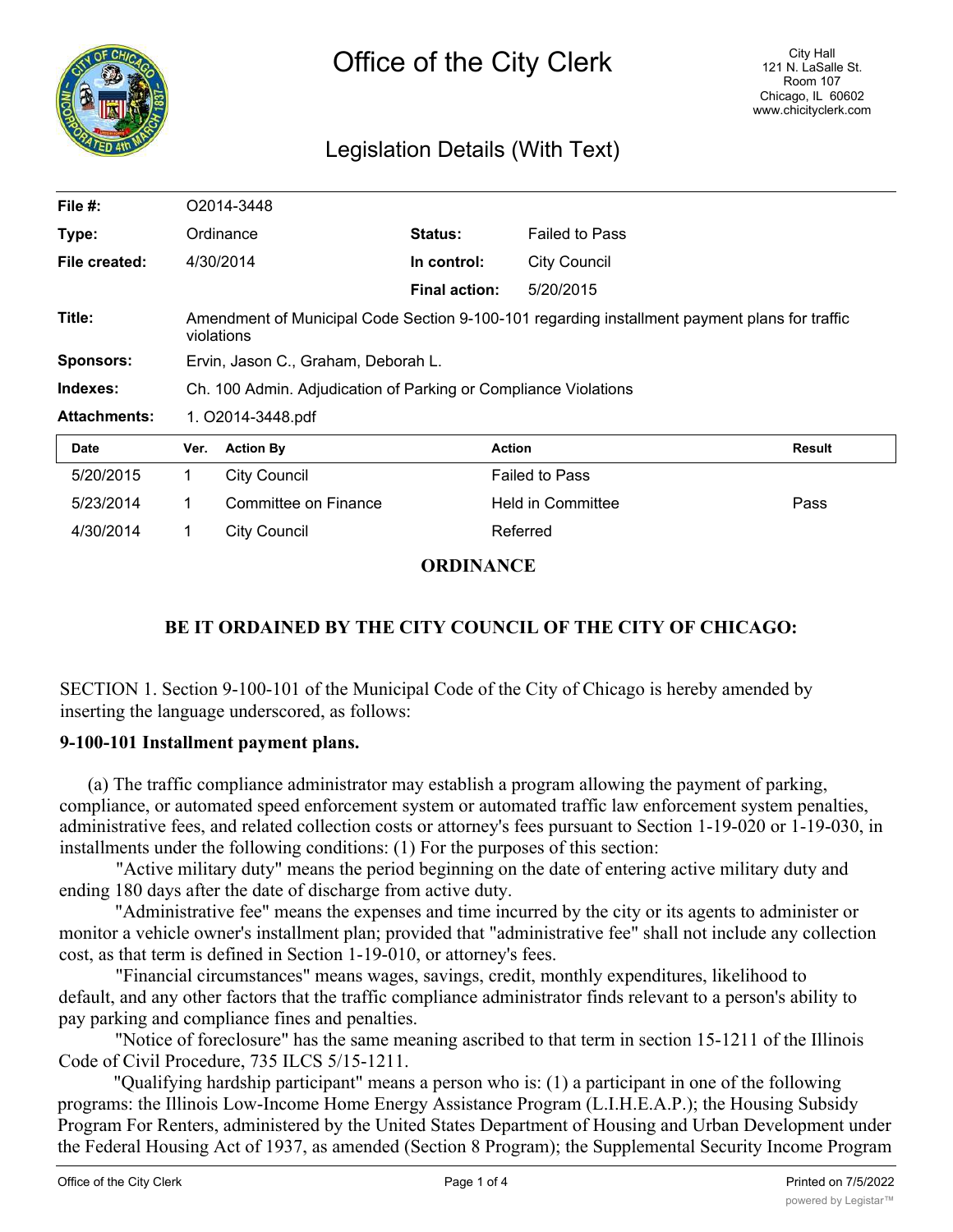#### **File #:** O2014-3448, **Version:** 1

administered by the United States Social Security Administration (S.S.I.); the Medicaid Program administered by the Illinois Department of Public Aid; the Nutrition Assistance Program administered by the United States Department of Agriculture, Food and Nutrition Service (food stamps); the Temporary Assistance for Needy Families (TANF) program administered by the United States Department of Health and Human Services, the Special Supplemental Nutrition Program for Women, Infants, and Children (WIC); and any federal or state unemployment compensation system, including, but not limited to, the system of unemployment compensation established under the Illinois Unemployment Insurance Act, as amended; or (2) a high school, college, vocational school or trade school student with a valid school identification card; a person 65 years of age or older; a person who has claimed the Earned Income Tax Credit on his state or federal individual income tax return for the most recent tax year; a person receiving worker's compensation income benefits; an active military duty service member, a Reservist or a member of the National Guard while on active duty; a person whose liability for fines and penalties remains after obtaining a bankruptcy discharge; or a person who has received a notice of foreclosure, entered into a consent foreclosure, gave a deed in lieu of foreclosure, or had a judgment of foreclosure entered, on his primary residence within three years prior to the date of the application for an installment plan pursuant to this section.

"Primary residence" means a residential dwelling unit which is owner-occupied.

"Students" means (i) enrolled attendees of a high school, college, vocational school or trade school and (ii) persons who have graduated from a high school, college, vocational school or trade school no more than 180 days prior to applying for an installment plan.

(2) (A) Except as provided in paragraph (B) of this subsection, an installment plan may not have a scheduled duration of more than 6 months, and shall require one payment due per month on a day specified in the executed plan.

(B) (I) Except as otherwise provided in subparagraphs (II) and (III) of this paragraph (a)(2) (B), the duration may exceed 6 months but may not exceed 12 months for installment plans negotiated and executed for: (i) vehicle owners whose maximum amount of combined liability for parking, compliance, administrative fees, and any related collection costs and attorney's fees pursuant to Section 1-19-020 or Section 1-19-030 exceeds \$500.00; or (ii) vehicle owners who are qualifying hardship participants.

II) If the monthly installments during, a 12-month period would exceed \$100 per month and the traffic compliance administrator or his designee determines that the registered owner's financial circumstances warrant extending the plan, the traffic compliance administrator may negotiate and execute plans up to 24 months;

III) If the monthly installments during a 12-month period would exceed \$200 per month and the traffic compliance administrator or his designee determines that the registered owner's financial circumstances warrant extending the plan, the traffic compliance administrator may negotiate and execute plans up to 36 months;

IV) An administrative fee equal to the costs incurred by the city to administer the installment plan shall be charged to the vehicle owner; provided that such administrative fee shall be waived if the vehicle owner: (i) is a qualifying hardship participant; or (ii) has been assessed collection costs and attorney's fees pursuant to Section 1-19-020 or Section 1-19-030.

(3) The minimum initial payment under any installment plan shall be:

- A) For a vehicle owner who is a qualifying hardship participant;
	- i) if the owner's vehicle is not impounded or immobilized at the time the owner enters into the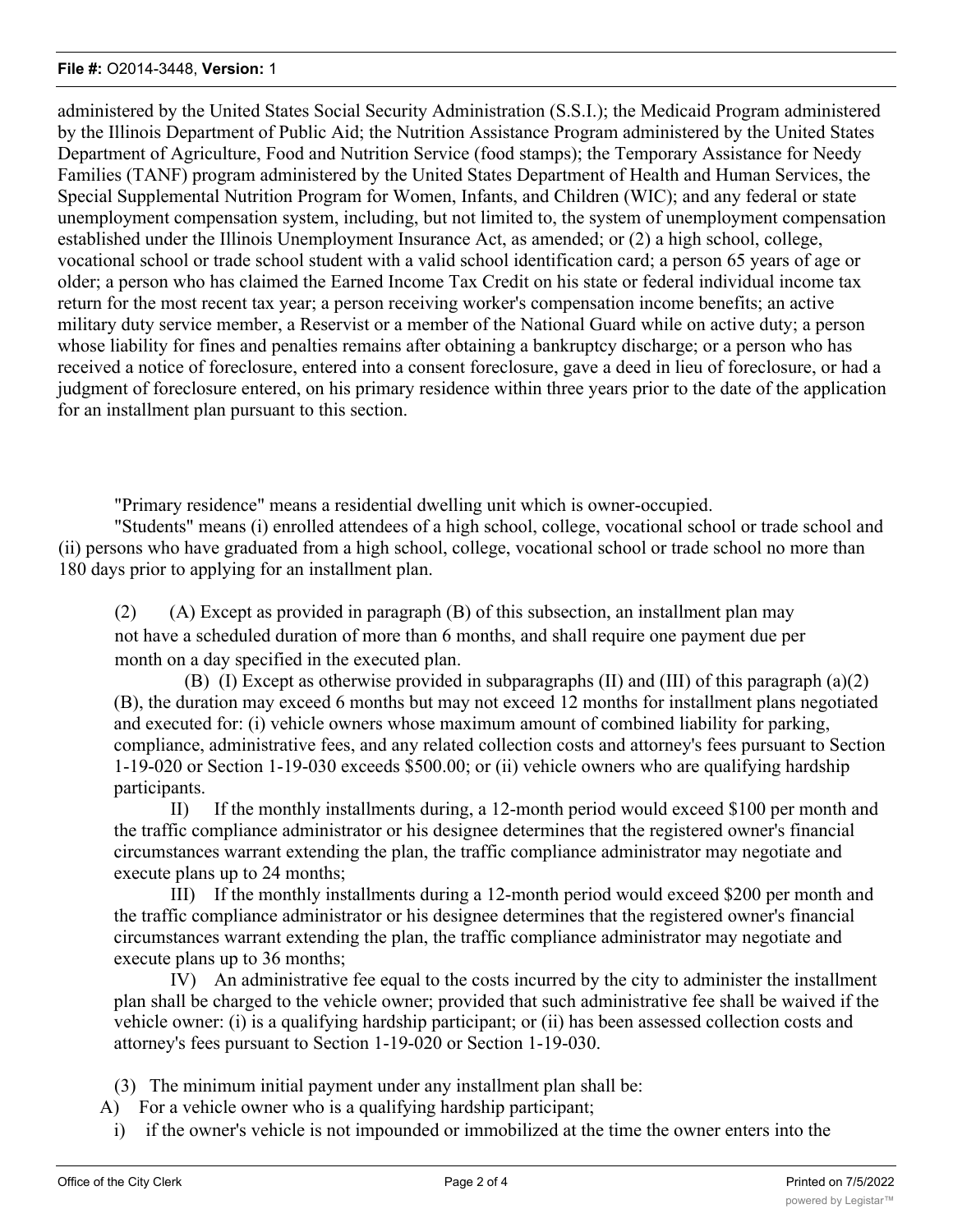installment plan, no greater than 25 percent of the vehicle owner's combined liability for parking, compliance, and automated speed enforcement system or automated traffic law enforcement system fines and penalties, plus accrued penalties and fees under Section 9-100-120(h) and for immobilization, impoundment, towing and storage to date; or

ii) if the owner's vehicle is impounded or immobilized at the time of entering into the installment plan, the lesser of \$250.00 or 25% of the owner's combined liability for parking, compliance, and automated speed enforcement system or automated traffic law enforcement system fines and penalties, plus accrued penalties and fees under Section 9-100-120(h) and for immobilization, impoundment, towing and storage to date.

B) For all other vehicle owners prior to vehicle immobilization or impoundment, the greater of \$500.00 or 25 percent of the vehicle owner's combined liability for parking, compliance, and automated speed enforcement system or automated traffic law enforcement system fines and penalties, plus accrued penalties and fees under Section 9-100-120(h) and for immobilization, impoundment, towing and storage to date; provided, however, that for vehicle owners whose maximum amount of combined liability for parking, compliance, and automated

camera fines and penalties does not exceed \$500.00, the minimum initial payment shall be 50 percent of the vehicle owner's combined liability for parking, compliance, and automated camera fines and penalties, plus accrued penalties and fees under Section 9-100-120(h) and for immobilization, impoundment, towing and storage to date.

(C) For all other vehicle owners after vehicle immobilization or impoundment, the greater of \$750.00 or 50 percent of the vehicle owner's combined liability for parking, compliance, and automated speed enforcement system or automated traffic law enforcement system fines and penalties, plus accrued penalties and fees under Section 9-100-120(h) and for immobilization, impoundment, towing and storage to date.

4) Required installment payments after the initial payment shall be substantially equal, unless the traffic compliance administrator determines, based on a review of the vehicle owner's finances, that installments in different amounts will be more effective in paying off the total indebtedness;

5) If the vehicle owner fails to make all required payments in a timely manner, the vehicle owner's motor vehicle shall be subject to immobilization or impoundment and the vehicle owner shall be liable for the outstanding balance plus an additional penalty of \$100.00.

6) Every installment plan shall be in a form prescribed by the traffic compliance administrator, and shall state the total indebtedness, the amount of the initial installment, the amount of each subsequent installment and the date each is due, the penalty for delinquency under the installment plan, and such other provisions as the traffic compliance administrator may determine. The installment plan shall also require the vehicle owner to pay every parking violation fine, every compliance fine, and automated camera fine that becomes final during the term of the installment plan. The initial installment shall be paid when the plan is executed. Upon execution of the agreement and payment of the initial installment, and as long as the vehicle owner is in compliance with the installment plan, the vehicle owner's vehicles shall not be subject to immobilization and impoundment for failure to pay the parking, compliance, and automated camera fines and penalties described in the installment.

b) The following vehicle owners are not eligible for an installment plan under subsection (a) of this section:

1) An owner whose vehicle is impounded by the city under any other chapter of this Code;

2) An owner who has negotiated an installment plan and has not performed every act required by him under the plan.